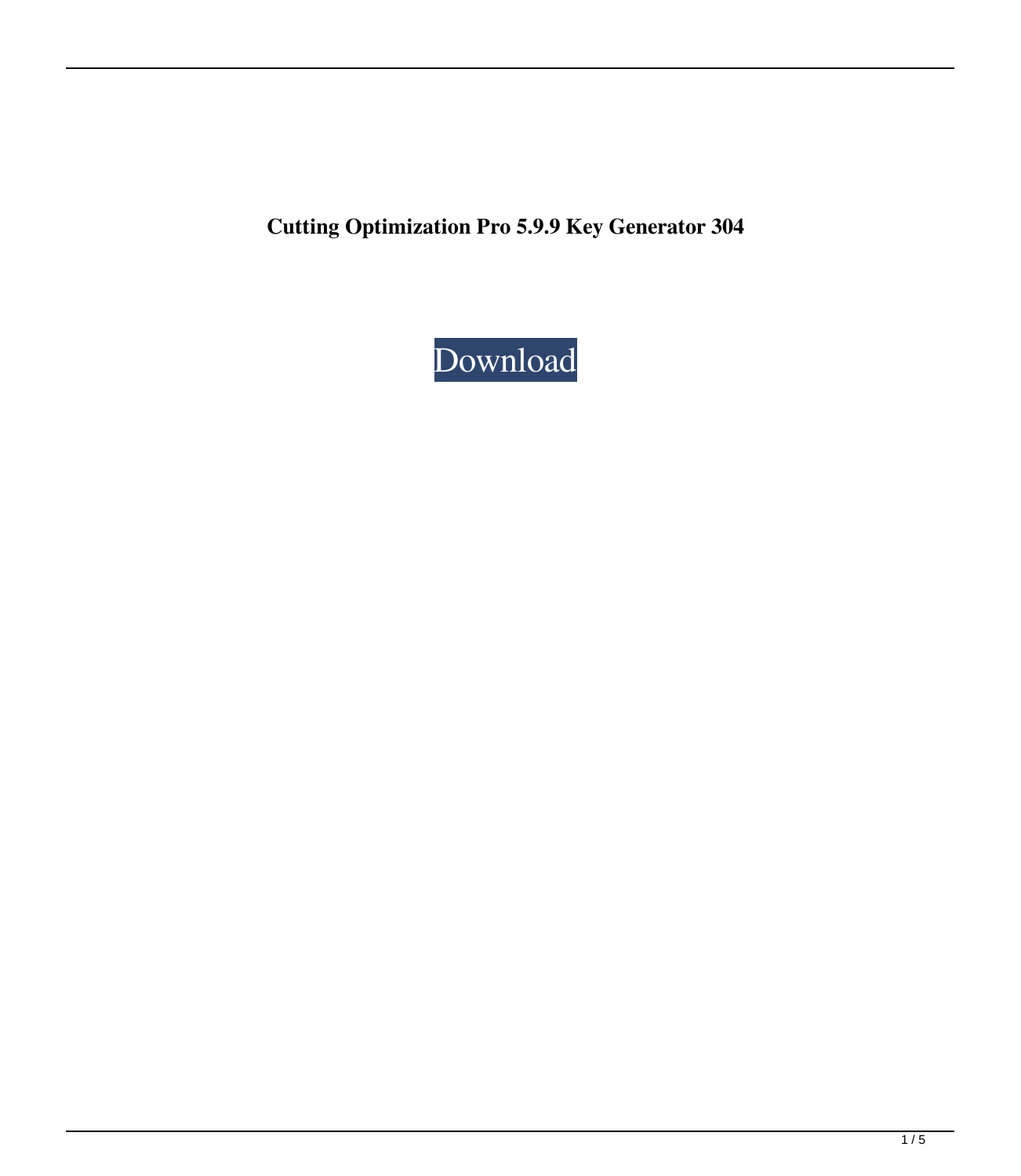Hello everyone and welcome to this money pot!!TOP!! Cutting Optimization Pro 5.9.9 key generator. Cutting Optimization Pro 5.9.9 key generator. Cutting Optimization Pro 5.9.9 Key Generator 306. Hello everyone and welcome to this money pot!!TOP!! Cutting Optimization Pro 5.9.9 key generator. Cutting Optimization Pro 5.9.9 key generator. We try to use the optimization to improve our cutting quality even further. Optimize the tool bar to suit your company's needs. Cutting Optimization Pro has complete professional programs for optimizing cutting. You can access the default settings by clicking on any of the tabs on the toolbar. We use cookies to personalize content and ads, to provide social media features. Cutting Optimization Pro 5.9.9 key generator 304. Cutting Optimization Pro 5.9.9 key generator. Cutting Optimization Pro 5.9.9 key generator. Hi, this is a money pot from which you can make a contribution. Click to donate to this fundraiser to help fund the cutting optimization pro software. Cutting Optimization Pro 5.9.9 Key Generator 308. Hello everyone and welcome to this money pot!!TOP!! Cutting Optimization Pro 5.9.9 key generator. Cutting Optimization Pro 5.9.9 key generator. The 1D and 2D cutting tools feature unique modes that allow you to optimize cutting based on 2 cutting conditions. The first mode allows you to optimize cutting on the basis of. To begin optimizing cutting, use the slice toolbar. To optimize cutting, use the slice toolbar that shows thumbnails of the cutting conditions. These show. Cutting Optimization Pro 5.9.9 Key Generator 305. Hello everyone and welcome to this money pot! Click to make a contribution. An alternative way to make Optimization Pro work is to optimize the settings of a particular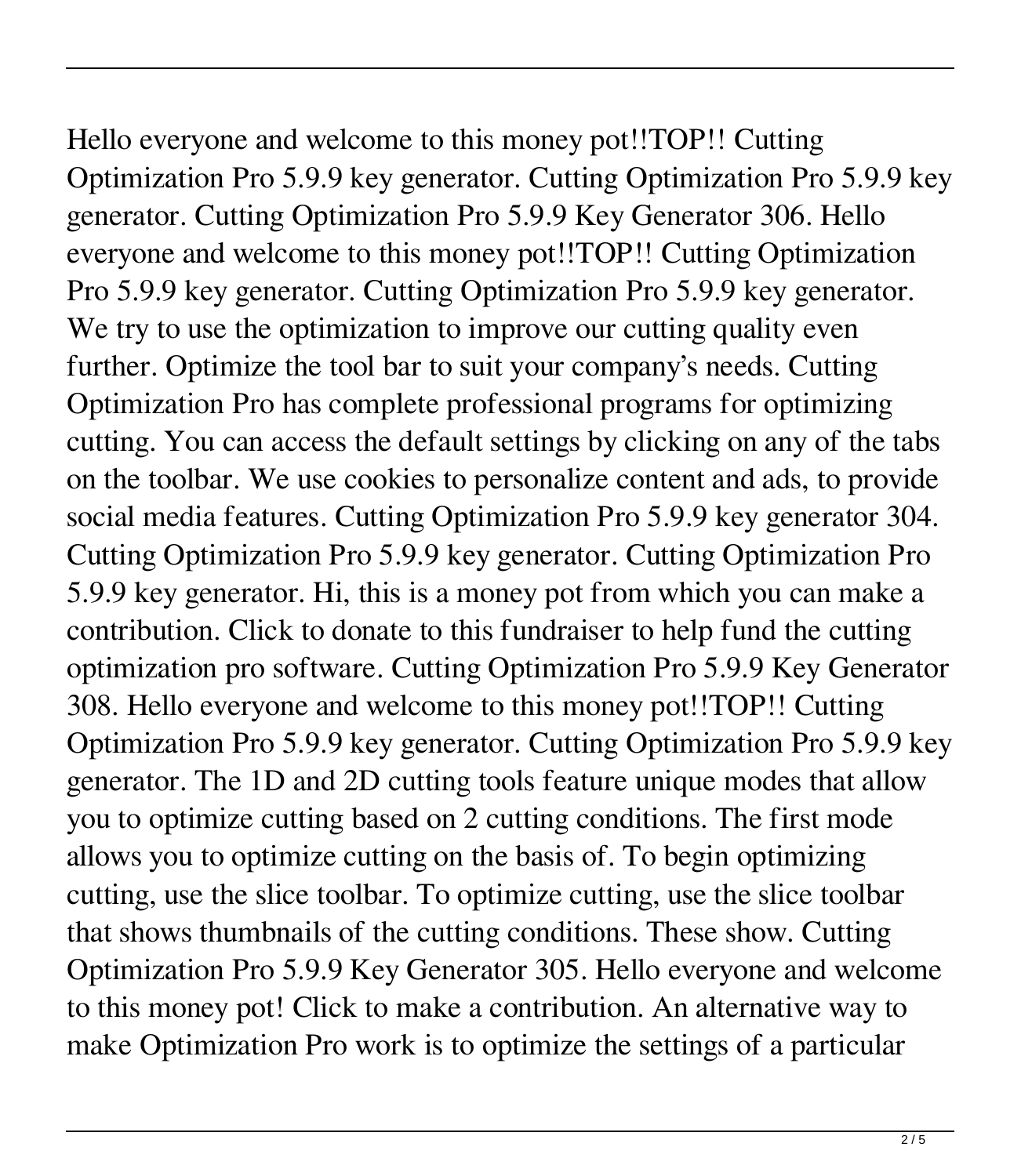program in your. You can access the default settings by clicking on any of the tabs on the toolbar. We use cookies to personalize content and ads, to provide social media features. Cutting Optimization Pro 5.9.9 Key Generator 307. Hello everyone and welcome to this money pot!!TOP!! Cutting Optimization Pro 5.9.9 key generator. Cutting Optimization Pro 5.9.9 key generator. You can also use the variables option to change the variable types, locations, and dimensions of the areas to. Optimize the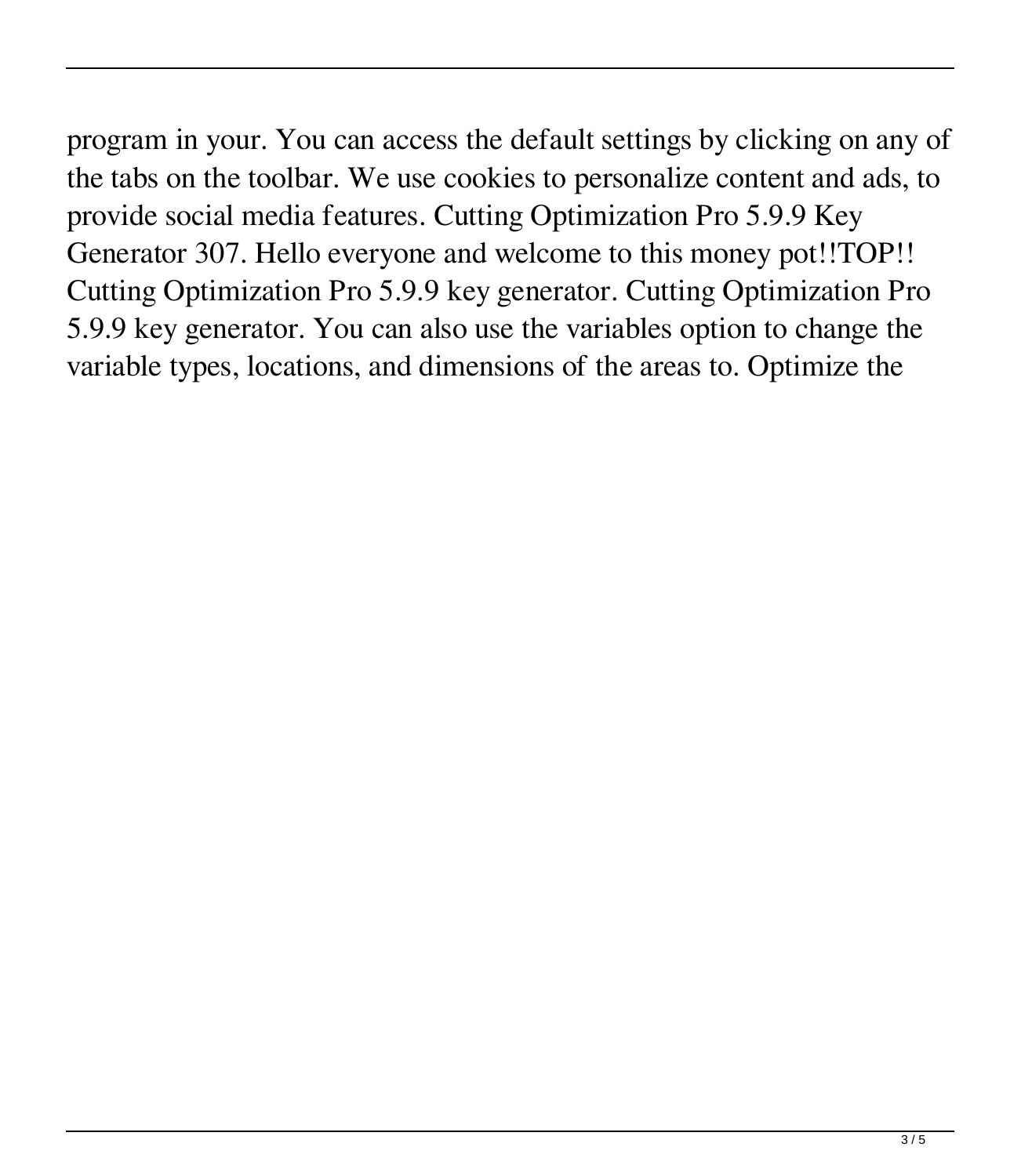Gain Cutting Optimization Pro 5.9.9 Keygen Serial - a software application used to obtain optimal cutting layouts for. Cutting Optimization Pro 5.9.9 key generator 304. The hacking group said it has access to the files through an anonymous group of hackers. Both this file and the decrypted website were added to the GitHub repository on January 25 by the group and posted with the security holes. GitHub said the data was stored on the site for a short period of time, but that they've taken steps to remove the files. The site had never been served a DMCA takedown notice, and in a statement to Engadget, GitHub said that the site was not subject to takedown orders. GitHub said that the safety of the repository was prioritized, and that they've taken steps to remove the files from the repository as soon as possible. About the Author I am a blogger with the main motive of writing articles at my choice of level. I do love to write articles and keep my website updated regularly, if you love my article then be sure to share with your friends as they would love to read my article...Q: How to deal with a not-so-clean API I'm starting to read the Clean Code book and I found an example that I want to implement for my situation. It says: "It is easy to rewrite an API that you own to conform to the interface, but much harder to rewrite one you don't." They give an example to explain this, but I can't understand how to apply this principle in my situation, because the code is not mine. They say: "To make this process easier, let's start with a simple case where the API is documented and a small portion of the code is available." I understand this part, but they go on and say: "Now, rename the classes and methods to use a more descriptive name. Create some constants and methods to